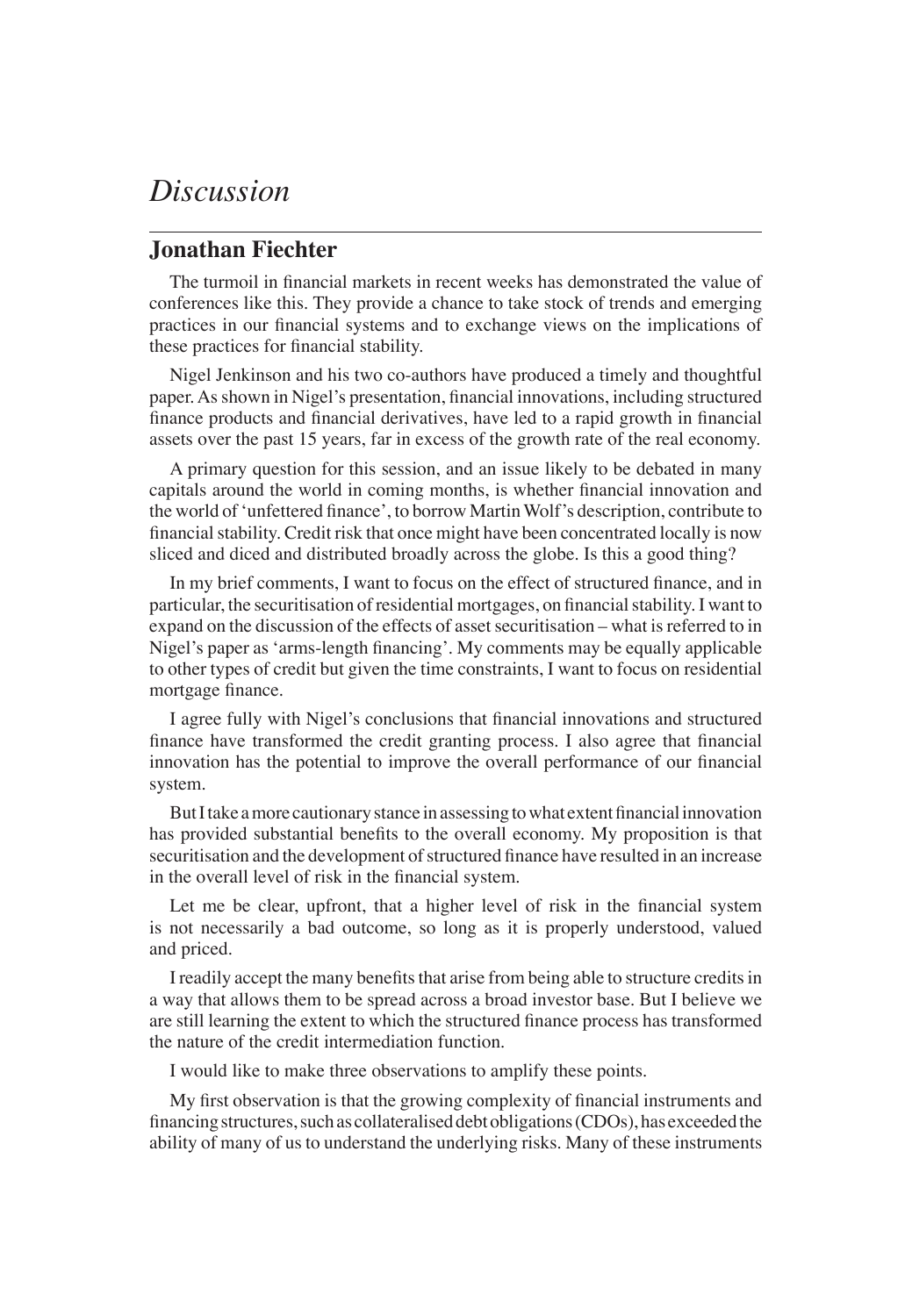and structures are not well understood in the market, have complex features that are difficult to model and, until recently, had not been tested in an environment of tight liquidity and a material level of defaults of the underlying assets.

I doubt that the ultimate investors in the various tranches of many of the new structured finance products fully understand the performance characteristics and default probabilities of the assets backing up the securities.

To illustrate this point, I would like to share with you the experience of a friend of mine who has been in the mortgage business for decades as a mortgage aggregator. He purchases pools of residential mortgages, subject to the individual loans meeting certain quality benchmarks. He has a team of analysts and with the aid of an expensive software program, the team analyses the default probability and loss potential of each mortgage loan based on factors such as the neighbourhood in which the property is located, the health of the local economy and the financial characteristics of the borrowers. In the past, he might typically have rejected about 5 per cent of the mortgage loans in the pool. Over a year ago, he reported that his rejection rate had risen to around 40–45 per cent. As a result, he dropped out of the securitisation business. When he notified the bankers who were selling him the mortgages of his decision, they told him it was not a problem – that it was easy to sell these loans to other securitisers.

This highlights a fundamental question regarding structured products. Is it really practical for an investor in a CDO, which may include various tranches of mortgagebacked securities, to go through the same type of analysis of the underlying mortgage loans that my friend went through? Rather than having whole loans to analyse, the CDO may be comprised of the riskier tranches of the mortgage-backed securities. Given the difficulty of analysing or placing a value on a CDO, it is likely that many investors in CDOs end up placing significant reliance on the credit rating of the CDO and the name and reputation of the entity that has set up the CDO.

A key question then is whether there are steps that could be taken to improve the transparency of CDOs and methodologies to facilitate more accurate valuations.

My second observation is that when the underlying mortgage assets default, loan workouts under these CDO structures will be far more difficult than for a portfolio lender or under a plain vanilla mortgage-backed security structure. As a result, models which rely on the historical default and loss rates of residential mortgages held in portfolio may underestimate the losses that may arise for mortgage loans that have been securitised.

When there is a general downturn in the economy, a banker (or mortgage insurer) will immediately contact borrowers who miss one or more monthly payments, and attempt to restructure the loans with the objective of keeping the borrowers in their homes. There is a well-accepted axiom in the lending business that the first loss is the best loss. In fact, pro-active bankers will identify 'at-risk borrowers' and contact them in advance of default to restructure the loans. Portfolio lenders in the US are quietly doing this right now for residential mortgage borrowers they deem as high-risk.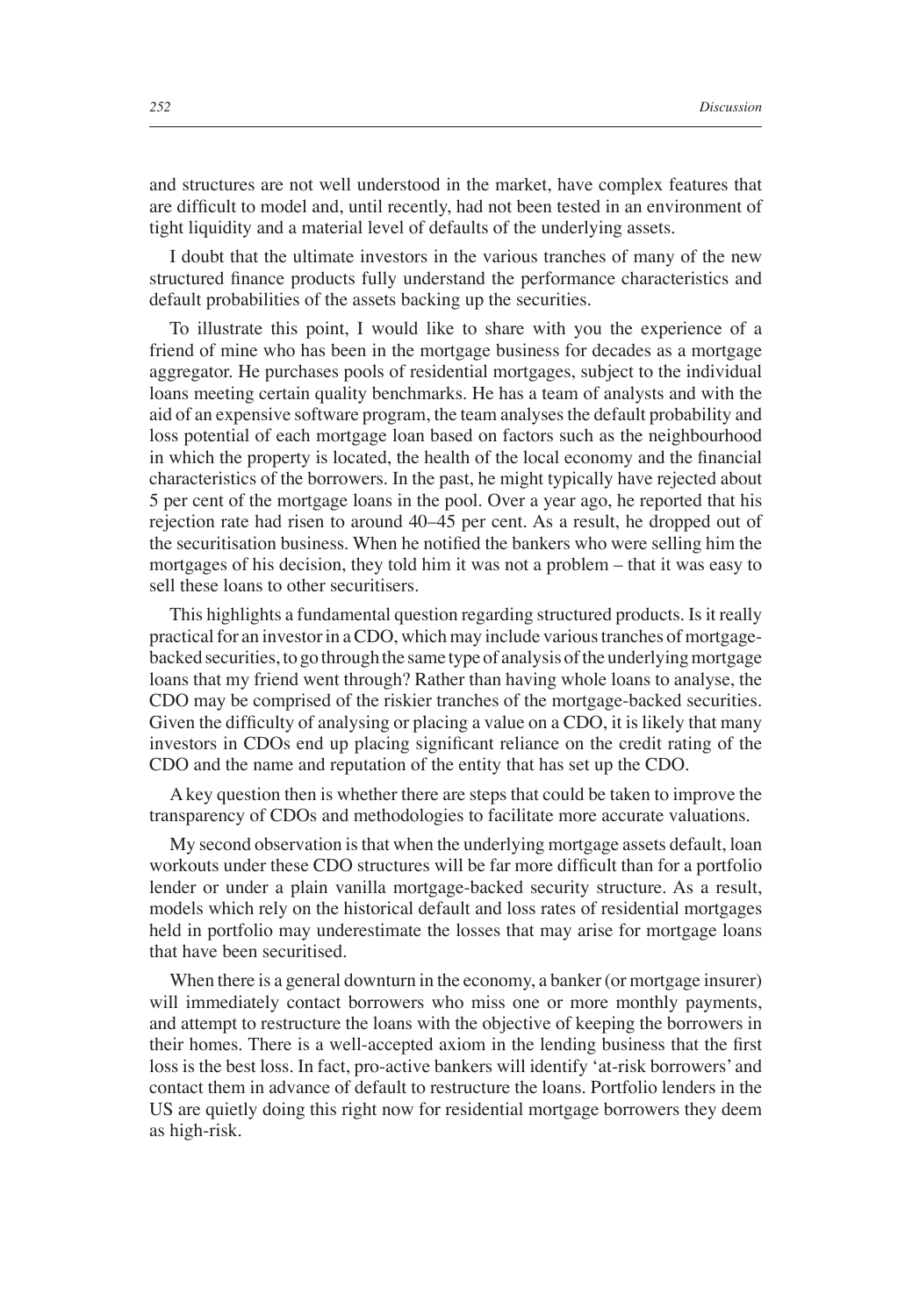But for loans that have been packaged under these more complex financing structures, there are many more parties of interest. It may be more difficult to get the pre-approval of investors in the various tranches (each with a different default exposure) to permit the loan servicer to enter into negotiations with an at-risk borrower who has not yet defaulted on a loan. And not surprisingly, loan servicers, with limited credit exposure and no ongoing relationship with the borrower (unlike a portfolio lender), may be less aggressive than portfolio lenders in pursuing problem borrowers.

As a result, it may be that the historical probabilities of default and losses given default of mortgage loans held by portfolio lenders are not applicable to mortgage loans that have been securitised. Under the new financing model, the incentives (and ease) of working with troubled borrowers may no longer be the same.

My third observation relates to a statement in the paper that '... primitive risk does not disappear through financial engineering'. For a given level of credit risk in the financial system, spreading the risk 'a mile wide and inch deep' has obvious benefits. Because the credit risk is no longer concentrated in one or more lenders, the default of a pool of mortgage loans or credit cards or the failure of a large corporation no longer poses the same risk to individual institutions. Instead, the risk is spread across a number of investors in small bites.

But because the pain of a default is spread so widely, there has been an observable increase in the willingness of lenders to extend credit to higher-risk individuals and corporations so long as they are able to transfer some or all of the credit risk. If a mortgage broker, who earns fees based on the volume of loans originated, is several steps removed from an investor, then that broker may be more willing to extend credit further out on the risk curve to higher-risk borrowers. Similarly, a lending officer will have an easier time getting loans approved by the bank's credit committee when the loans are being originated for sale rather than for the bank's balance sheet.

I would posit that the result has been an increase in the overall level of credit risk being underwritten in the financial markets as borrowers that in the past might not have qualified for bank credit were granted loans. It is beneficial to society and to economic growth to broaden the range of borrowers with access to formal financial credit. And of course, there is nothing wrong with the provision of credit to weak borrowers, be they corporations or individuals, so long as both parties understand the risk and the credit is priced accordingly.

But the securitisation of financial credit may also have led to a loosening of underwriting standards. The combination of high levels of investable funds (easy money) and the insulation of the underwriting process from the assumption of credit risk appears to have resulted in reduced underwriting discipline. This has enabled the production of a high volume of loans that carry a high risk of default.

Mortgage loans that include features such as no income verification for the borrower (so called 'no-doc' or 'liar' loans), 100+ per cent financing (often in the form of 'piggyback' loans that combine a first and second loan), starting rates of interest at below-market rates ('teaser rate' loans), and monthly payments that do